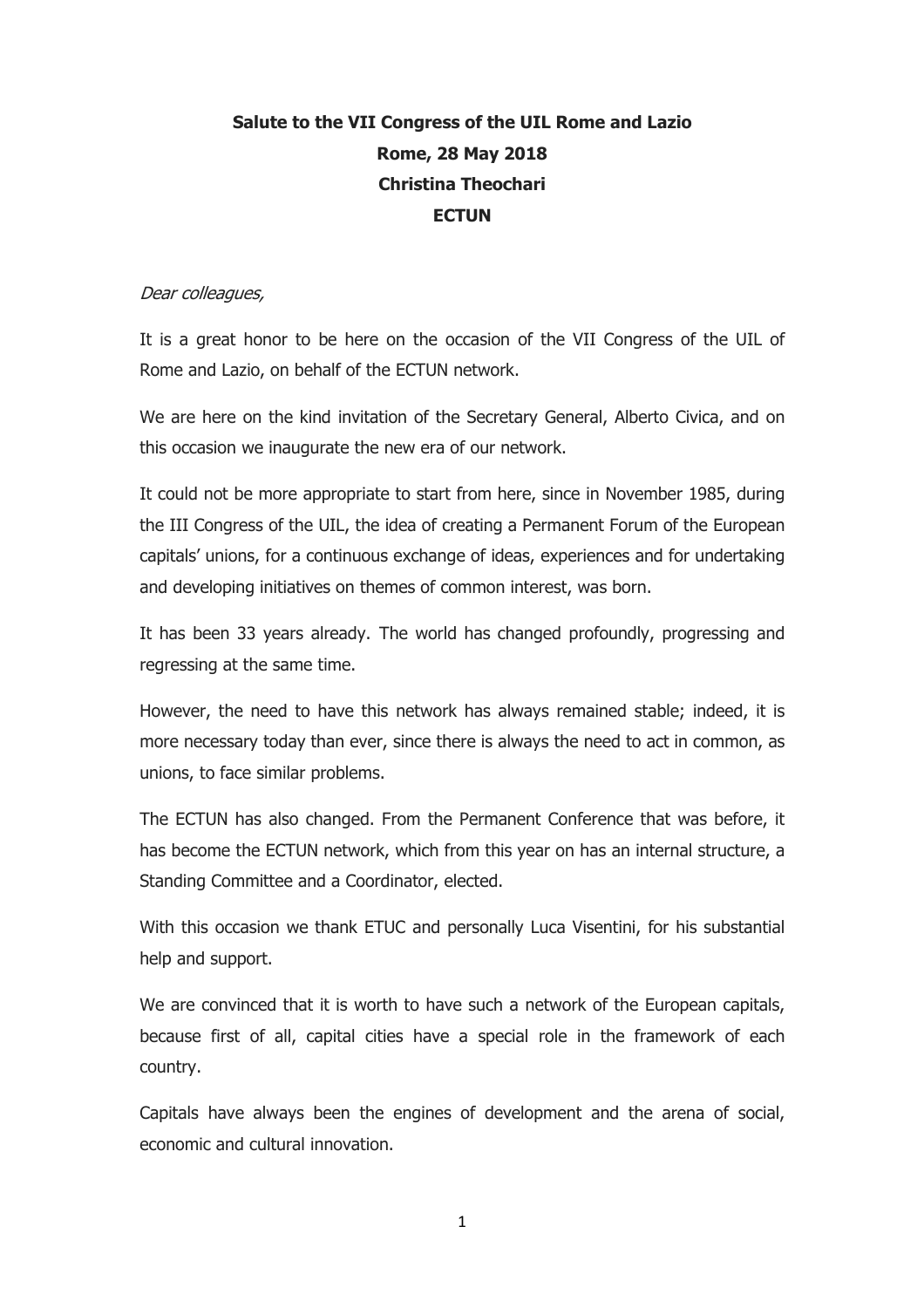We speak of technological innovation that is increasingly penetrating daily life, connected to the Fourth Industrial Revolution, introducing new models, strategies and paradigms. It is a technological breakthrough that will also have victims in the world of work.

It is quite disturbing what the president of the World Bank said, that 150 million workers will lose their jobs by 2022, while 300 million who will arrive will not find work.

In the EU, 65% of young graduates are looking for work in sectors that are disappearing. Today in Europe, IT skills are required for 7 out of 10 workers.

The challenges for all trade unions and especially those of capitals are many:

• First of all the work. Our members look for work and opportunities. They want to leave the years of economic recession behind and move towards a period of development and prosperity as soon as possible.

• Working conditions and workers' rights, especially for atypical and precarious workers.

- Negotiations and collective labor agreements.
- Wage rise in accordance with the ETUC campaign.
- Relevant skills, which prepare young workers for a highly globalized, competitive and complex labor market.
- Comfortable accommodation at a fair price in adequately maintained neighborhoods, in the capitals that grow at a remarkable speed.
- Open and clean cities, without pollution.

• Preventive, responsible and lasting actions regarding climate change. • Better coordinated policies and tools at local, national and European level are needed to tackle poverty in disadvantaged neighborhoods. • Overcoming the challenges facing refugees, related to the

refugees' issue that has become a primary requirement for the EU.

• Follow the transition to a more circular economy, where the value of products, materials and resources is maintained for as long as possible and the generation of